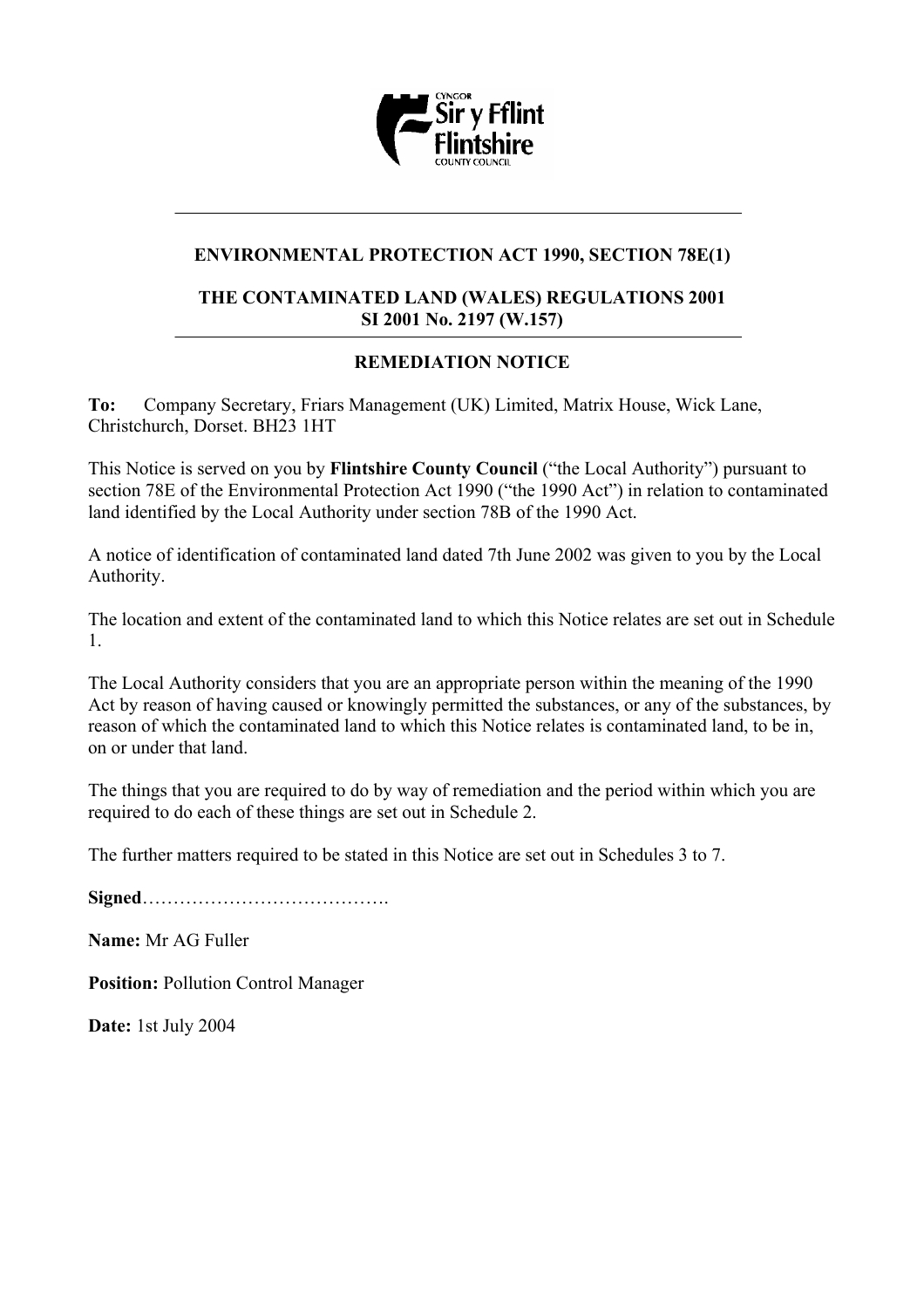Flintshire County Council Directorate of Transportation, Planning and the Environment Third Floor Phase 4 County Hall Mold Flintshire CH7 6NH

**Contact name:** Mrs JA Lewis Environmental Health Technician **Telephone:** 01352 703400

*[Note to recipient (this note does not form part of the Notice): Part IIA of the Environmental Protection Act 1990, which was inserted by section 57 of the Environment Act 1995, establishes a framework for the identification and remediation of contaminated land. Part IIA came into force in Wales on 1st July 2001. Part IIA contains the structure and main provisions of the regime. The Contaminated Land (Wales) Regulations 2001 (SI 2001 No. 2197 (W.157)) set out detailed provisions on parts of the regime which Part IIA leaves to be specified in secondary legislation, including provisions relating to remediation notices and appeals. DETR Circular 02\2000 has the function of setting out the way in which the regime is expected to work, by providing an explanation of government policy (Annex1), a description of the regime (Annex 2) and a guide to the English Regulations which are almost identical to those for Wales (Annex 4). Annex 3 of the DETR Circular 02\2000 is replaced in Wales by the National Assembly for Wales (November 2001), "Remediation of Contaminated Land. National Assembly for Wales Guidance to Enforcing Authorities under Part IIA of the Environmental Protection Act 1990". The function of this is to provide the detailed framework for various key elements of the regime Copies of the Circular can be obtained from The Stationery Office, PO Box 29, Norwich NR3 1GN [\(www.itsofficial.net](http://www.itsofficial.net/)). Copies of the National Assembly for Wales guidance can be obtained on the web site www.wales.gov.uk*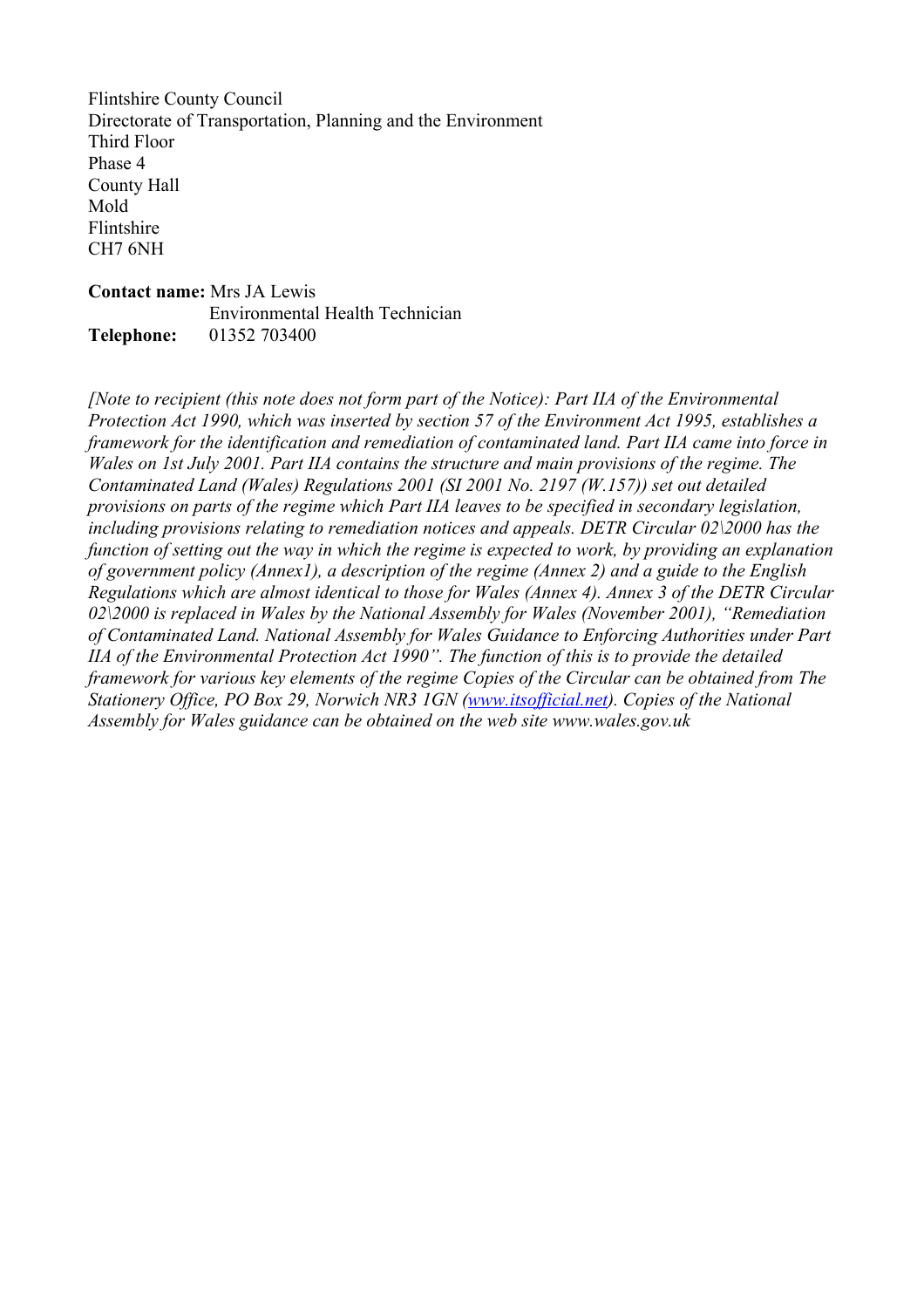### **Location and Extent of Contaminated Land to which this Notice relates (Regulation 4(1)(b)).**

The extent of the contaminated land as identified under section 78B is shown delineated in red on the map attached to Schedule 1 (Ordnance Survey Grid Reference Number SJ28898 68996). The site relates to the following premises:

Communal kerosene oil tank compound located behind 8 and 10 Wirral View, Connahs Quay, Flintshire belonging to Friars Management (UK) Limited, Matrix House, Wick Lane, Christchurch, Dorset. BH23 1HT (as shown in green hatch on the map) (Ordnance Survey Grid Reference Number SJ28900 68995)

6 Broad Oak Close, Connahs Quay, Flintshire, CH5 4TQ;

6 Gayton Close, Connahs Quay, Flintshire, CH5 4TG;

8 Gayton Close, Connahs Quay, Flintshire, CH5 4TG;

10 Gayton Close, Connahs Quay, Flintshire, CH5 4TG.

The remediation scheme relates to the site delineated in red. The pollutant source as identified in Schedule 3 is shown hatched in green. The pollutant escaped from the communal kerosene tank compound into the surrounding residential properties. The receptor locations identified in Schedule 3 are the gardens of the four residential properties listed above and shown within the boundary marked in red.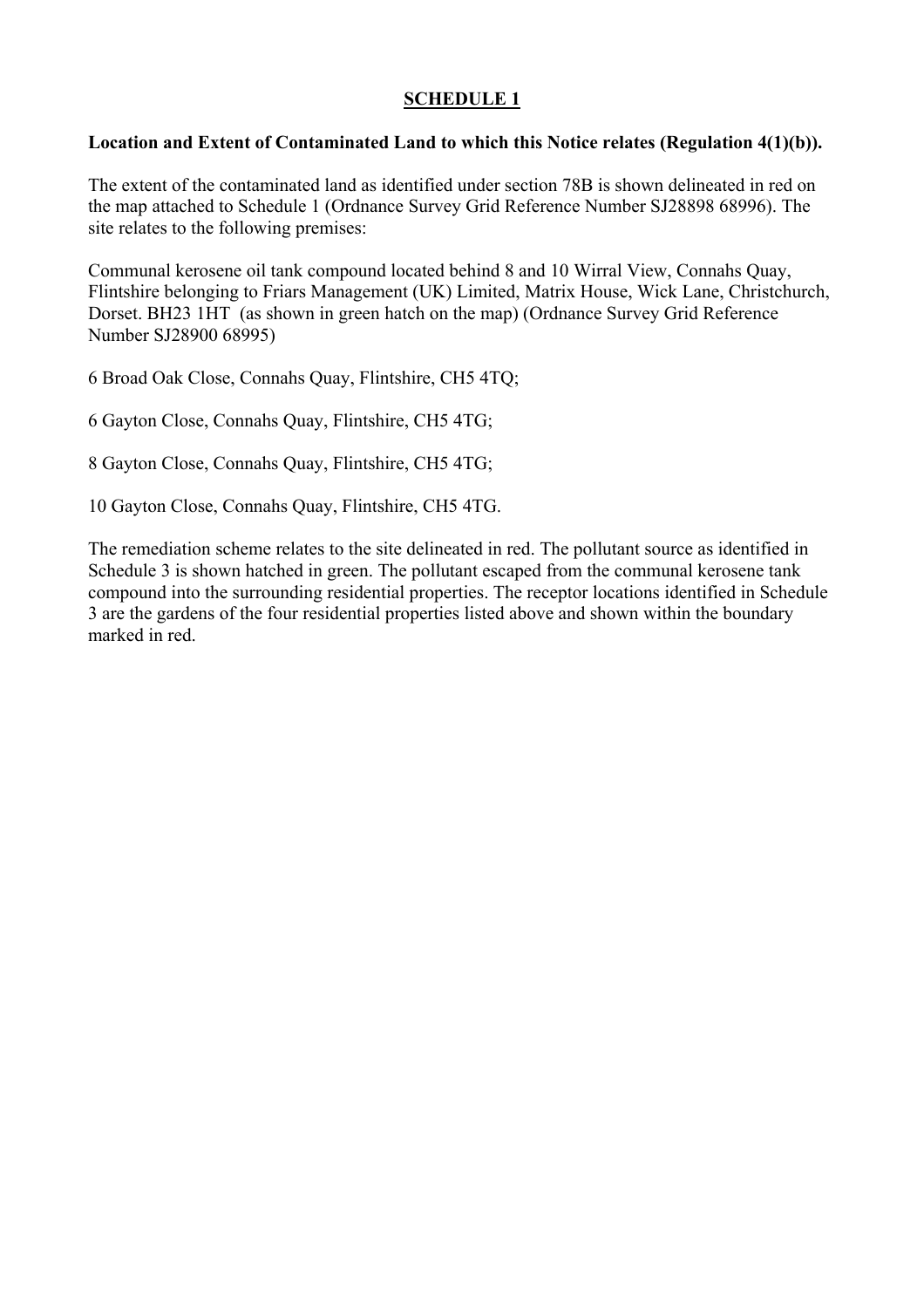

ProPrinter (@ By Design) 29 Jun 2004 - 04:25:34 PM Licensed to GeoBridge - Flintshire CC - Department Licence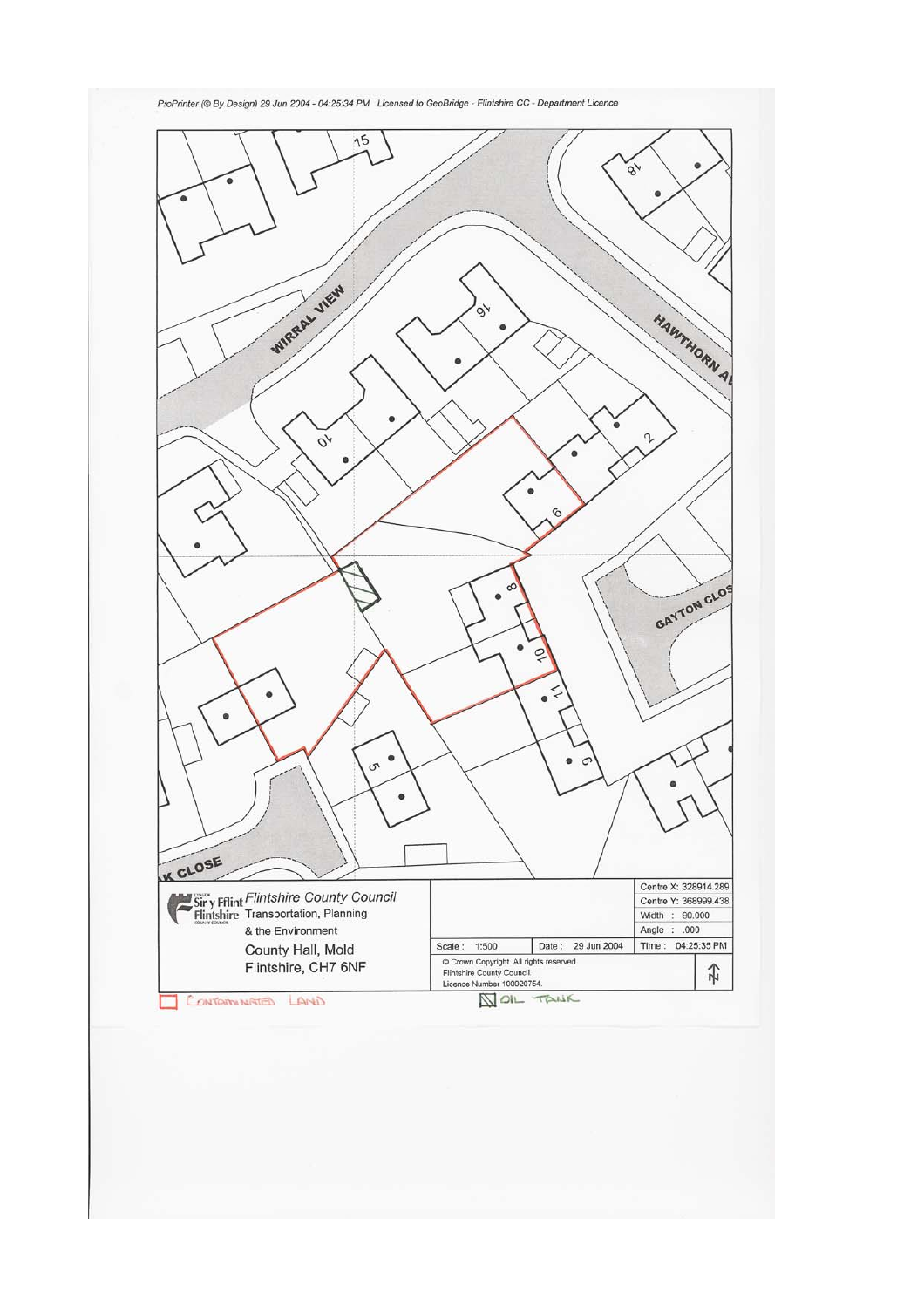# **Remediation Requirements and Periods (Section 78E(1))**

The Local Authority acknowledges that the leak which has caused the contamination on site has been found and repaired.

The Local Authority still requires that you implement a remediation scheme that ensures the Contaminated Land described in Schedule 1 is treated such that it reaches a standard where the land is in such a condition that the significant possibility of significant harm being caused is removed. The remediation scheme must involve the use of an in-situ bioremediation treatment (as described later in Schedule 2), with the removal of as limited a quantity of soil as possible to a licensed waste disposal site, only if circumstances require.

The remediation scheme must be undertaken by a professional contractor(s), experienced in dealing with the remediation of contaminated land, particularly in the use of in-situ bioremediation methods. The company employed must have appropriate professional indemnity insurance, public liability insurance, an appropriate quality management system, the use of accredited laboratories and an experience of occupational hygiene issues and health and safety legislation.

Since the issue of the Determination Notice, consultation on new national guidance has been released by the Environment Agency, which relates to the protection of human health from petroleum hydrocarbons. This guidance will form the framework for the Contaminated Land Exposure Assessment (CLEA) methodology to be used to assess the human health risk caused by petroleum hydrocarbons. As a consequence, this guidance has been applied to this contaminated land site in order to reassess the applicable pollutant linkages and the site specific criteria.

The Environment Agency guidance and CLEA model does not relate directly to the health risk to pets. Quantitative methods supported by relevant toxicological information would be required to undertake the risk assessment to the health of pets. However, as this is not readily available and there are cost implications, it is considered that the level of protection provided to human receptors by the CLEA model will also provide a similar degree of protection to pets.

Schedule 3 illustrates all the hypothetical pollutant linkages that might cause significant harm on this contaminated land site. Further soil samples have been taken since the determination notice was served in order to assess the human health risk in a tiered approach, in accordance with the guidance and the CLEA model. The assessment revealed that the pollutant linkages 5, 6, 7 and 8 could potentially cause significant harm to human health at the site and therefore the site is still determined as contaminated land in relation to the new assessment. On the basis that the findings relate to pets as well, pollutant linkages 15 and 16 could cause significant harm to the health of pets at the site.

The remediation scheme is comprised of remediation actions which are referable to pollutant linkages 5, 6, 7, 8, 15 and 16 as identified in Schedule 3 and are therefore known as shared actions. The remediation actions are as follows:

- 1. Assessment Action as defined by section 78A(7)(a)
- 1.1 Soil samples must be collected and analysed for speciated total petroleum hydrocarbons (TPH), including aromatic and aliphatic compounds in the ranges between C6-C40 and speciated polycyclic aromatic hydrocarbons (PAH), including naphthalene, in order to: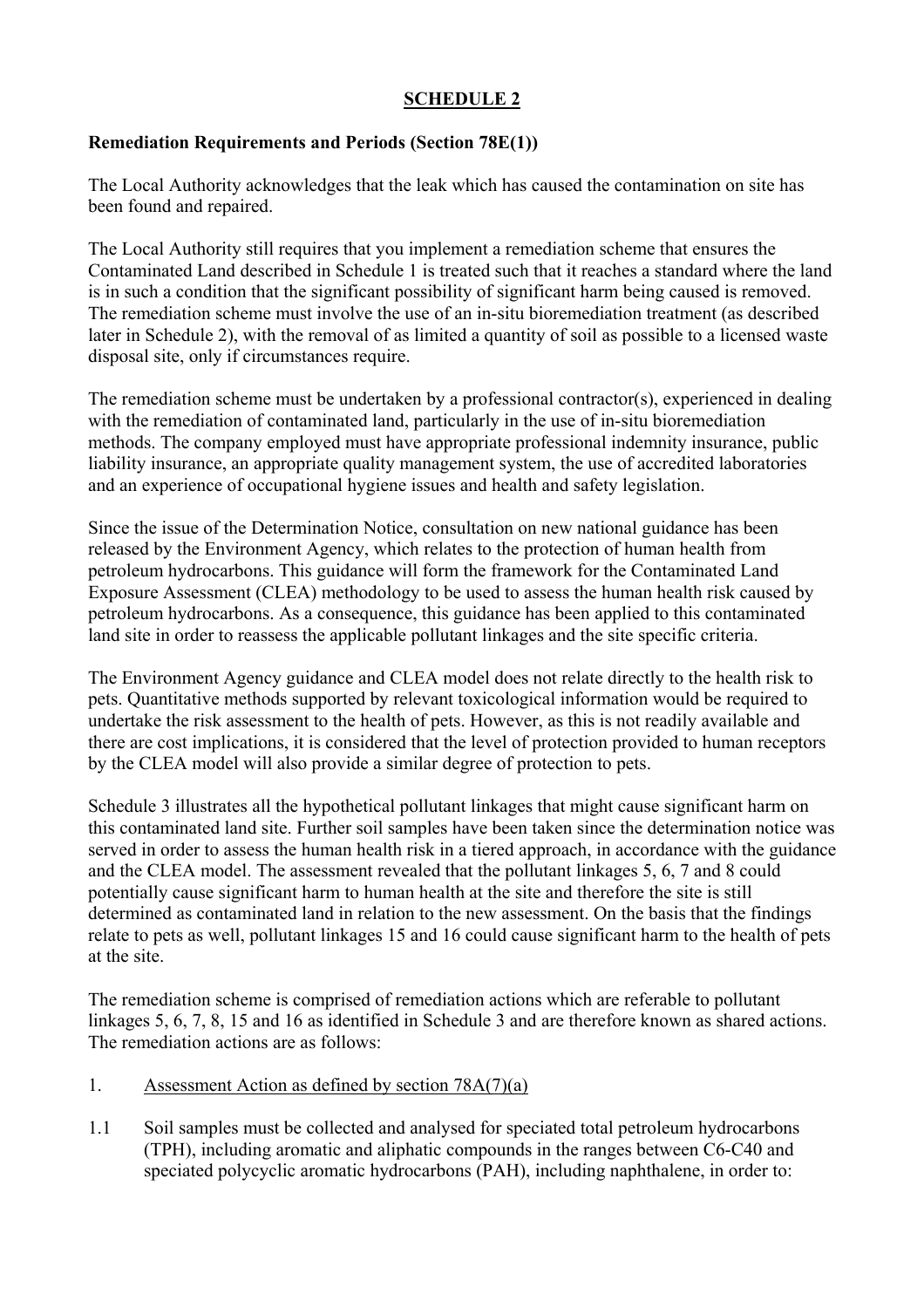- determine the exact extent of the contamination plume both laterally and vertically within the boundary of the Contaminated Land site, as defined in Schedule 1;
- determine the exact concentrations of the contamination plume across the Contaminated Land site, as defined in Schedule 1.

The samples must be collected in accordance with the British Standard BS10175:2001, "Investigation of potentially contaminated sites-Code of practice". The samples must be sent to an UKAS accredited laboratory and the analytical method used shall also be UKAS accredited.

- 1.2 The data obtained as a result of section 1.1 of this assessment action, concerning the extent and concentration of the contamination plume, must be used to establish the technical specifications of the remedial treatment action to be applied to the Contaminated Land site, as defined in Schedule 1. The technical specifications must include:
	- the design of the treatment to be applied to the site:
	- the frequency and spatial positioning of the sampling to be undertaken to monitor the concentrations of TPH and PAH (taking account of a services present);
	- the number of weeks required to complete the treatment;
	- the months in which the treatment process works at an optimum rate.
- 1.3 After treatment, it is likely that there will be costs for making good each premises within the Contaminated Land site as defined in Schedule 1. Such costs must be established.
- 1.4 The assessment actions must be completed and a report containing details related to the actions submitted to the Local Authority by 12th August 2004.
- 2. Remedial Treatment Action
- 2.1 Site specific criteria for kerosene were derived from the tiered human health risk assessment as follows:

| TPH                               |                          | 56.1 mg/kg    |
|-----------------------------------|--------------------------|---------------|
| Naphthalene (as indicator of PAH) | $\overline{\phantom{0}}$ | $25.25$ mg/kg |

These are considered to be protective of human health at the site with respect to the current residential use and the pollutant linkages shown in Schedule 3. The site specific criteria are also deemed to be protective of the health of pets at the site. The treatment/removal of the soil on the Contaminated Land site defined in Schedule 1 must reduce the TPH and naphthalene concentrations to below the site specific criteria stated, across the whole site. By treating the pollutant in this way, this will ensure that the land will be suitable for use again and the significant possibility of significant harm being caused has been removed. Where the property has been disturbed in some way to undertake the treatment/removal of soil, the property shall be left in the state it was originally found.

2.2 The Contaminated Land site as defined in Schedule 1 shall be treated with the use of an insitu bioremediation method. This shall involve the injection into the ground of nonpathogenic bacteria in a suitable medium to enhance the treatment process. The injection points shall be at the positions defined by the technical specification produced in the assessment action (see paragraph 1.2). Soils may only be excavated for disposal if absolutely necessary for example if the concentration of TPH and/or PAH in the soil is too high to be treated with the use of the

bioremediation method. If soil must be excavated for disposal it must be disposed of at a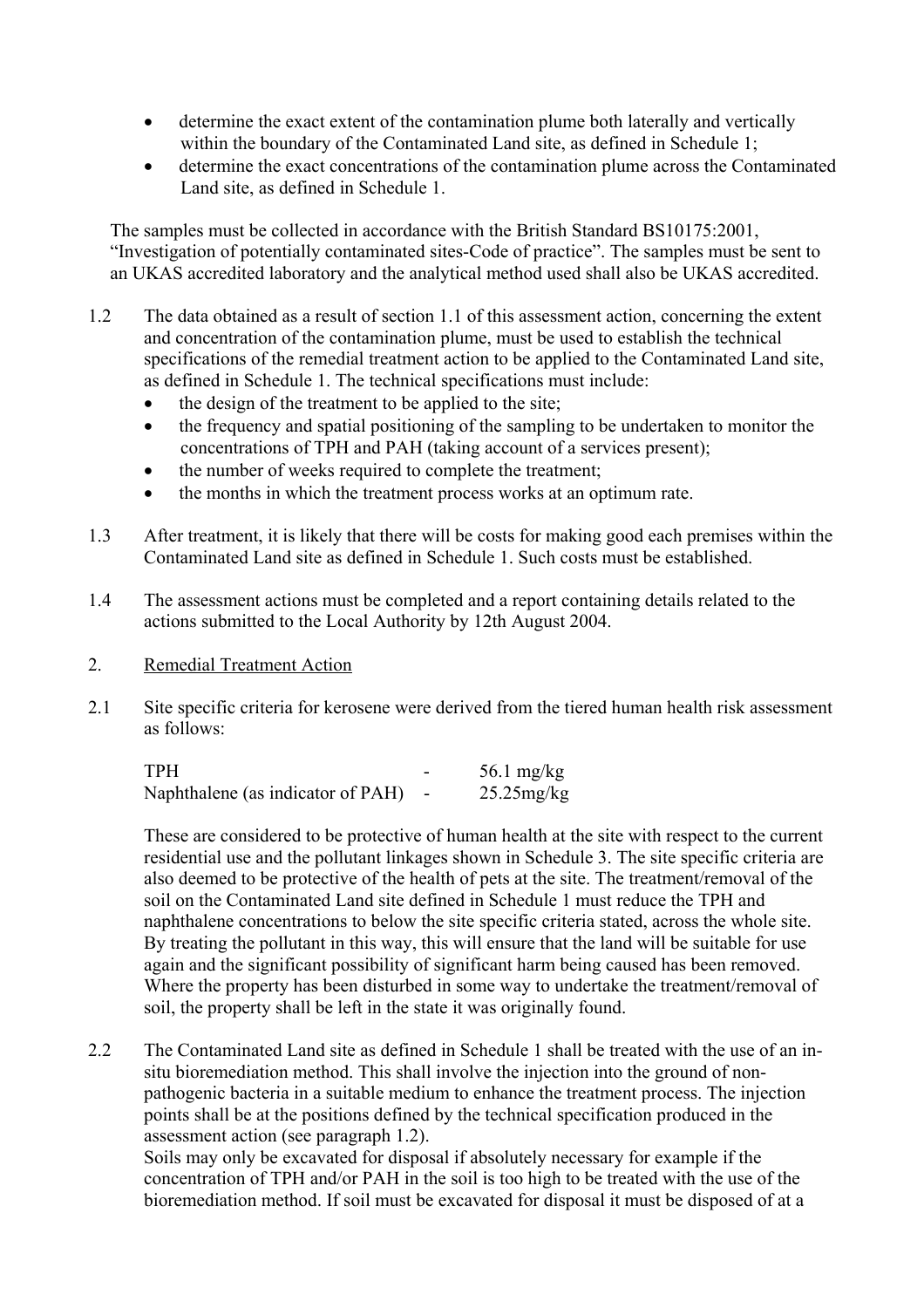licensed waste disposal site and must be transported by a registered waste carrier in accordance with the Waste Management Licensing Regime.

- 2.3 Soil samples shall be collected in accordance with the frequency and spatial positioning identified in the technical specification produced for the assessment action (see 1.2). The samples must be collected in accordance with the British Standard BS10175:2001, "Investigation of potentially contaminated sites-Code of practice". They shall be analysed for speciated total petroleum hydrocarbons (TPH), including aromatic and aliphatic compounds in the ranges between C6-C40 and speciated polycyclic aromatic hydrocarbons (PAH), including naphthalene, at an UKAS accredited laboratory and the analytical method used shall also be UKAS accredited. The results of this sampling shall be used to validate the treatment undertaken and show that the standard required in paragraph 2.1 has been met.
- 2.4 All results must be submitted to the Local Authority.
- 2.5 The treatment must be completed and all the soil sampling results submitted to the Local Authority by 30th April 2005.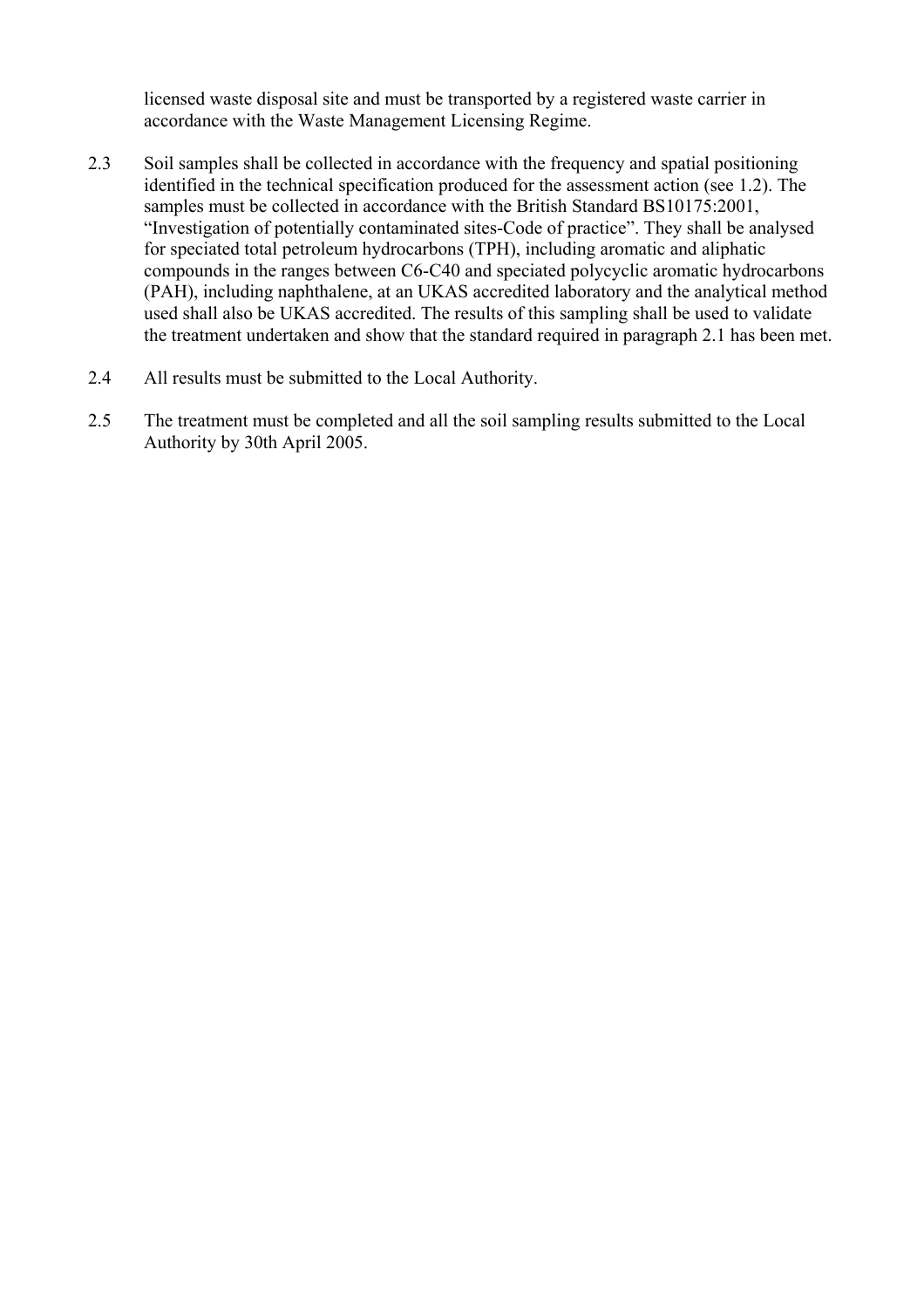# **Particulars of significant harm and particulars of substances including details relating to escaped substances (Regulation 4(1)(e) and (f))**

 $\Gamma$ 

| <b>Pollutant</b><br>Linkage<br><b>Identifier</b> | <b>Pollutant</b> | <b>Source</b><br>Location       | Pathway                                                                                                              | Receptor                                                   | <b>Description of Harm</b>                                                                                                                                          |
|--------------------------------------------------|------------------|---------------------------------|----------------------------------------------------------------------------------------------------------------------|------------------------------------------------------------|---------------------------------------------------------------------------------------------------------------------------------------------------------------------|
|                                                  | Kerosene         | Kerosene<br>supply pipe<br>line | Inhalation of soil derived dust outdoors                                                                             | Human beings:<br>residents and<br>visitors to the<br>house | Possibility of significant harm due to hepatoxicity,<br>nephrotoxicity, neurotoxicity, hepatic and<br>hermatological changes and decreased body weight.             |
| $\overline{2}$                                   | Kerosene         | Kerosene<br>supply pipe<br>line | Inhalation of soil derived dust indoors having<br>been carried in on persons and pets                                | Human beings:<br>residents and<br>visitors to the<br>house | Possibility of significant harm due to hepatoxicity,<br>nephrotoxicity, neurotoxicity, hepatic and<br>hermatological changes and decreased body weight.             |
| $\mathbf{3}$                                     | Kerosene         | Kerosene<br>supply pipe<br>line | Inhalation of vapours outdoors                                                                                       | Human beings:<br>residents and<br>visitors to the<br>house | Possibility of significant harm due to hepatoxicity,<br>nephrotoxicity, neurotoxicity, hepatic and<br>hermatological changes and decreased body weight.             |
| $\overline{4}$                                   | Kerosene         | Kerosene<br>supply pipe<br>line | Inhalation of vapours indoors, having entered<br>the house via the drainage system or the<br>footings                | Human beings:<br>residents and<br>visitors to the<br>house | Possibility of significant harm due to hepatoxicity,<br>nephrotoxicity, neurotoxicity, hepatic and<br>hermatological changes and decreased body weight.             |
| 5                                                | Kerosene         | Kerosene<br>supply pipe<br>line | Ingestion of soil outdoors due to working or<br>playing in the contaminated soil and children<br>eating it purposely | Human beings:<br>residents and<br>visitors to the<br>house | Significant possibility of significant harm due to<br>hepatoxicity, nephrotoxicity, neurotoxicity, hepatic and<br>hermatological changes and decreased body weight. |
| 6                                                | Kerosene         | Kerosene<br>supply pipe<br>line | Ingestion of soil derived dust indoors having<br>been carried in on persons and pets                                 | Human beings:<br>residents and<br>visitors to the<br>house | Significant possibility of significant harm due to<br>hepatoxicity, nephrotoxicity, neurotoxicity, hepatic and<br>hermatological changes and decreased body weight. |
| $\overline{7}$                                   | Kerosene         | Kerosene<br>supply pipe<br>line | Ingestion of home-grown vegetables                                                                                   | Human beings:<br>residents and<br>visitors to the<br>house | Significant possibility of significant harm due to<br>hepatoxicity, nephrotoxicity, neurotoxicity, hepatic and<br>hermatological changes and decreased body weight. |
| 8                                                | Kerosene         | Kerosene<br>supply pipe<br>line | Ingestion of soil attached to home-grown<br>vegetables                                                               | Human beings:<br>residents and<br>visitors to the<br>house | Significant possibility of significant harm due to<br>hepatoxicity, nephrotoxicity, neurotoxicity, hepatic and<br>hermatological changes and decreased body weight. |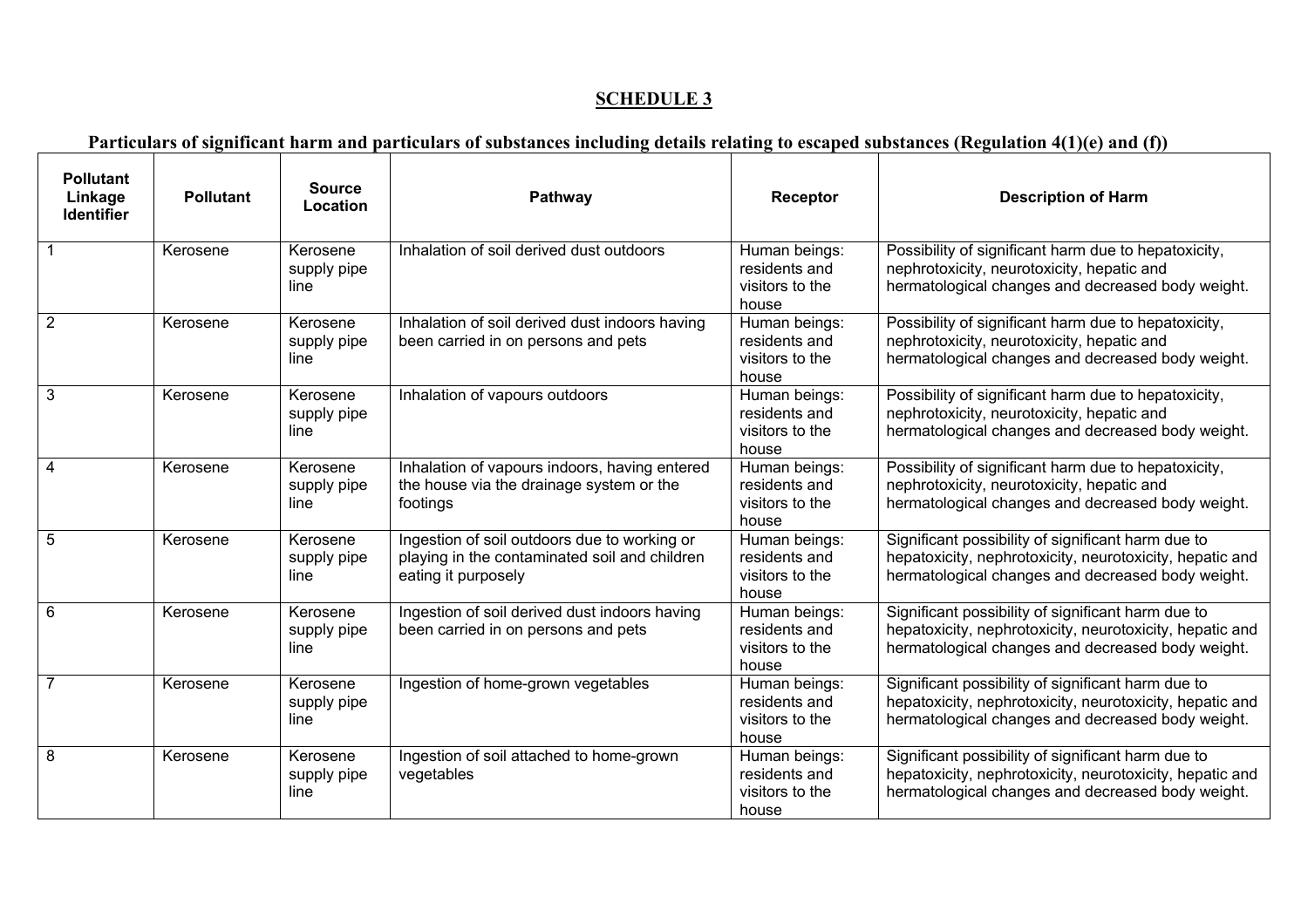# **SCHEDULE 3 (Continued)**

| 9  | Kerosene | Kerosene<br>supply pipe<br>line | Dermal contact with soil outdoors due to<br>working or playing in the contaminated<br>soil            | Human beings:<br>residents and<br>visitors to the<br>house | Possibility of significant harm due to dermatitis                                                                                                                      |
|----|----------|---------------------------------|-------------------------------------------------------------------------------------------------------|------------------------------------------------------------|------------------------------------------------------------------------------------------------------------------------------------------------------------------------|
| 10 | Kerosene | Kerosene<br>supply pipe<br>line | Dermal contact with soil derived dust<br>indoors having been carried in on<br>persons and pets        | Human beings:<br>residents and<br>visitors to the<br>house | Possibility of significant harm due to dermatitis                                                                                                                      |
| 11 | Kerosene | Kerosene<br>supply pipe<br>line | Inhalation of soil derived dust outdoors                                                              | Pets                                                       | Possibility of significant harm due to hepatoxicity,<br>nephrotoxicity, neurotoxicity, hepatic and<br>hermatological changes and decreased body weight.                |
| 12 | Kerosene | Kerosene<br>supply pipe<br>line | Inhalation of soil derived dust indoors<br>having been carried in on persons and<br>pets              | Pets                                                       | Possibility of significant harm due to hepatoxicity,<br>nephrotoxicity, neurotoxicity, hepatic and<br>hermatological changes and decreased body weight.                |
| 13 | Kerosene | Kerosene<br>supply pipe<br>line | Inhalation of vapours outdoors                                                                        | Pets                                                       | Possibility of significant harm due to hepatoxicity,<br>nephrotoxicity, neurotoxicity, hepatic and<br>hermatological changes and decreased body weight.                |
| 14 | Kerosene | Kerosene<br>supply pipe<br>line | Inhalation of vapours indoors, having<br>entered the house via the drainage<br>system or the footings | Pets                                                       | Possibility of significant harm due to hepatoxicity,<br>nephrotoxicity, neurotoxicity, hepatic and<br>hermatological changes and decreased body weight.                |
| 15 | Kerosene | Kerosene<br>supply pipe<br>line | Ingestion of soil outdoors                                                                            | Pets                                                       | Significant possibility of significant harm due to<br>hepatoxicity, nephrotoxicity, neurotoxicity, hepatic<br>and hermatological changes and decreased body<br>weight. |
| 16 | Kerosene | Kerosene<br>supply pipe<br>line | Ingestion of soil derived dust indoors<br>having been carried in on persons and<br>pets               | Pets                                                       | Significant possibility of significant harm due to<br>hepatoxicity, nephrotoxicity, neurotoxicity, hepatic<br>and hermatological changes and decreased body<br>weight. |
| 17 | Kerosene | Kerosene<br>supply pipe<br>line | Dermal contact with soil outdoors due to<br>walking or digging in contaminated soil                   | Pets                                                       | <b>Dermatitis</b>                                                                                                                                                      |
| 18 | Kerosene | Kerosene<br>supply pipe<br>line | Dermal contact with soil derived dust<br>indoors having been carried in on<br>persons and pets        | Pets                                                       | Possibility of significant harm due to dermatitis                                                                                                                      |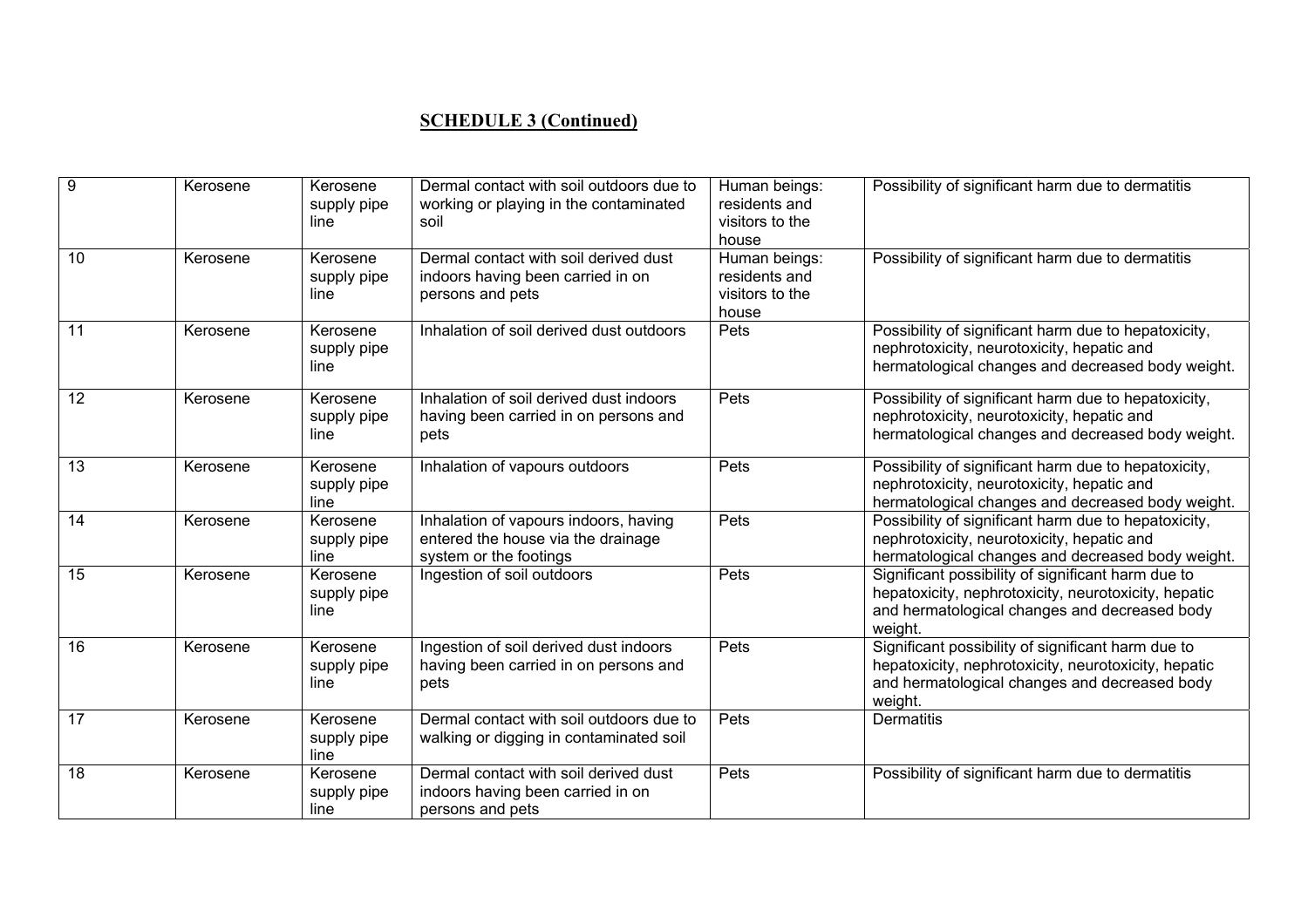# **SCHEDULE 3 (continued)**

The pollutant in the significant pollutant linkage reference as pollutant linkage identifiers 1 to 18 in the table above is considered to have escaped from other land. The location of this land is the Communal kerosene oil tank compound located behind 8 and 10 Wirral View, Connahs Quay, Flintshire belonging to Friars Management (UK) Limited, Matrix House, Wick Lane, Christchurch, Dorset. BH23 1HT (Ordnance Survey Grid Reference Number SJ28900 68995). This land is shown in green hatch on the map in Schedule 1.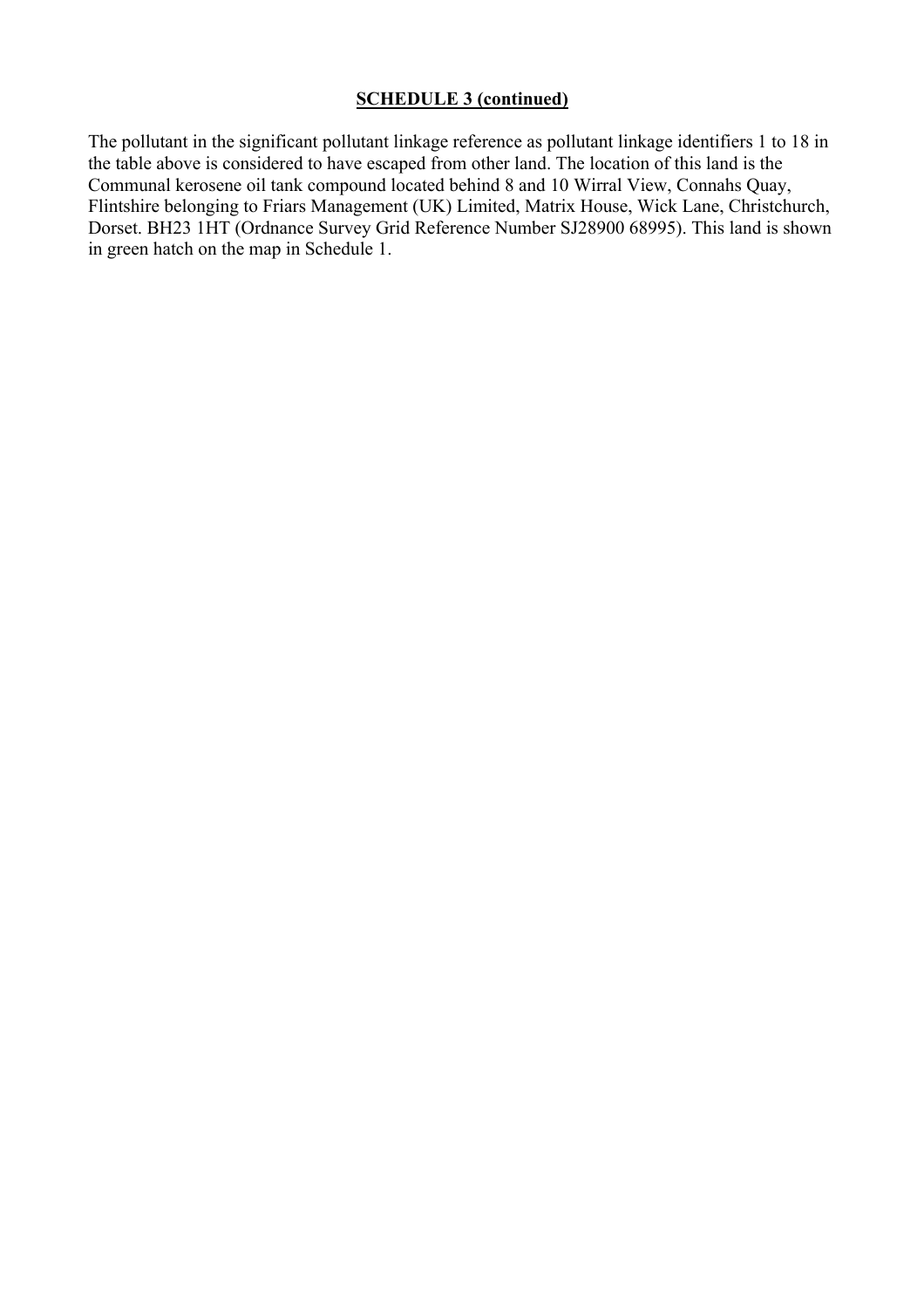# **Reasons for Flintshire County Council's Decision on Remediation Requirements (Regulation 4(1)(g))**

Two main options appeared to Flintshire County Council to be available to remediate the contaminated land site as defined in Schedule 1; excavate and dispose of all the contaminated soil off site or use an in-situ bioremediation method.

The in-situ bioremediation method, using the application of non-pathogenic bacteria in a suitable medium to enhance the treatment process, is deemed to be the best practicable technique for this contaminated land site for the following reasons.

#### 1. Reasonableness of remediation (Chapter 3, Part E, Statutory Guidance)

#### *Cost of Remediation*

- 1.1.1 The cost of the in-situ bioremediation method is estimated to be about £30000 to £35000. This includes the cost of the assessment actions and the remediation actions. Currently the cost of excavation and disposal is comparable with the in-situ bioremediation method. However, it is envisaged that the cost of excavation and disposal will rise significantly following the implementation of the Landfill Directive on 16th July 2004. The value of the householders' properties in their current state is depleted.
- 1.1.2 By using the bioremediation method there will be no relevant disruption costs as there will be no further depreciation in the land value and the residents will still be able to use their gardens to the same degree that they are able to currently. There should be no loss or damage to the properties which cannot be made good after the treatment.

#### *Seriousness of harm*

1.2.1 It has not been scientifically proven that significant harm has already been caused. If the contamination is left on site left untreated, it will continue to degrade naturally but will take a number of years to degrade to a level which may not cause harm. Therefore, the residents and pets at the contaminated land site will be left exposed to the effects of the contaminants via the different pathways identified in Schedule 3, over this period of time and there is a significant possibility of significant harm, as described in Schedule 3.

Adult human beings are being exposed each time they undertake work in the gardens and children when they play in the gardens. Both are being exposed on a constant basis to contaminated dust carried inside the houses from the gardens. The householders who eat their own home-grown vegetables will also be exposed to the contaminants which are attached to the outside of the vegetables and have been absorbed by the vegetables.

There is a significant possibility of significant harm to pets as they are also exposed to the contaminants in the same manner as human beings when they are in the gardens or indoors. They may be exposed to a greater extent than human beings as their paws are constantly exposed to the contamination when in the gardens or walking over dusty surfaces indoors. However, the ingestion of home grown vegetables is not thought to be a pathway applicable to them.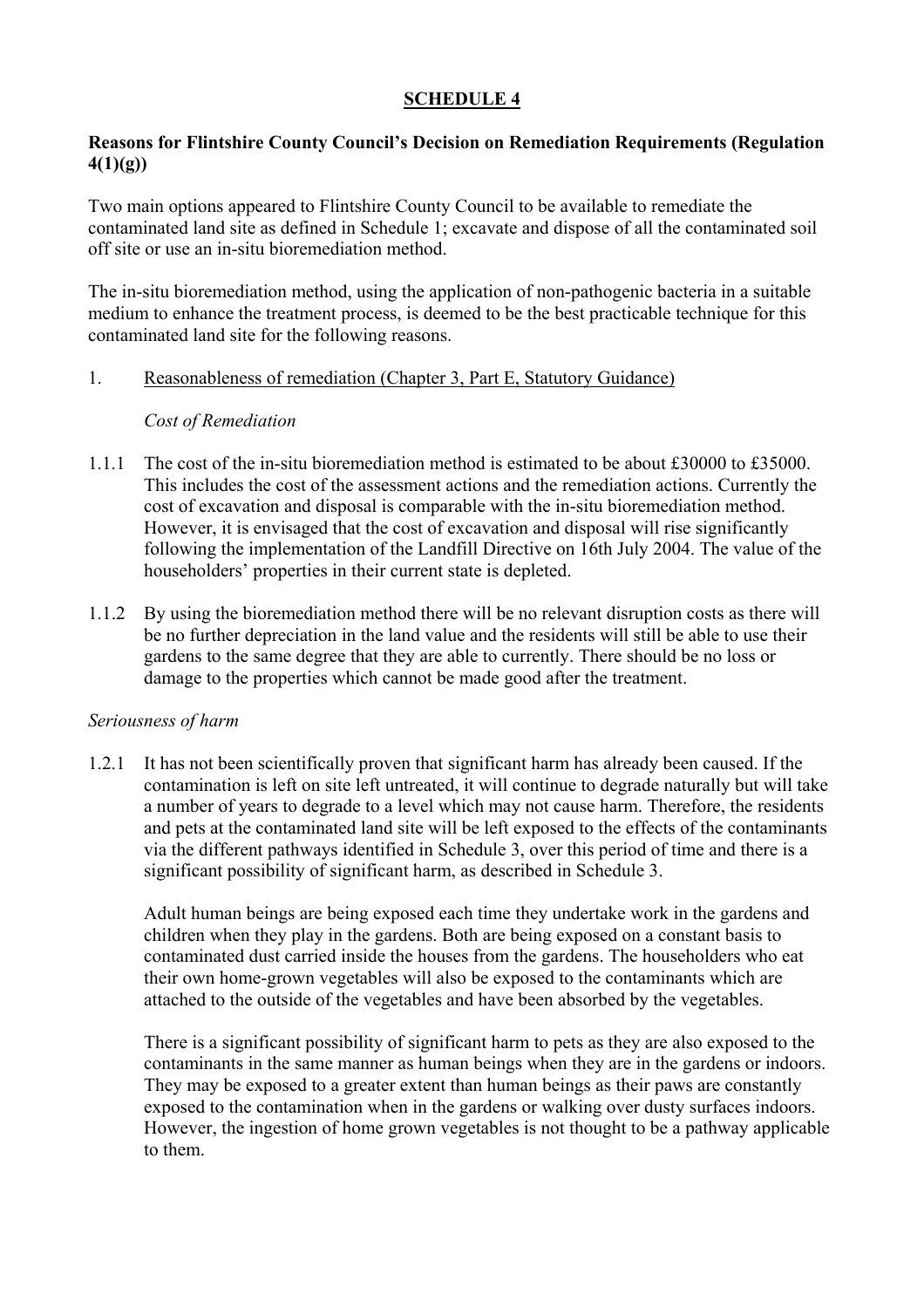The extent of exposure to both human beings and pets cannot be quantified precisely as every household's habits differ. Young children may play in the garden everyday when the weather permits while adults may only work in the garden once a week for example.

1.2.2 Currently, the residential property owners as defined in Schedule 6, are unable to use their own gardens freely as they should be able to as owners of the land, due to the significant possibility of significant harm being caused either to humans or pets as defined in Schedule 3.

Humans and their pets could suffer from the types of harm described in Schedule 3.

- 1.2.3 The receptors have not been damaged by other means. There are no other environmental risks prevailing in the locality of the site defined in Schedule 1.
- 2.0 Practicability, effectiveness and durability of remediation (Chapter 3, Part E, Statutory Guidance)

# *Practicability*

- 2.1.1 In-situ bioremediation is known to have been available on a commercial scale for at least 10 years and can be applied to areas of land akin to the area of the contaminated land site defined in Schedule 1. As there are no other remediation actions to be applied to the site this method will not have a detrimental effect on other remediation actions and nor will other remediation actions diminish the effectiveness of the in-situ bioremediation.
- 2.1.2 There is limited access to the rear of the residences and the oil tank compound, making it more impractical to move heavy plant equipment onto the site, as would be required if the method of soil excavation and removal were employed. Equipment required to undertake insitu bioremediation can be moved through narrow gaps to gain access to the area to be treated. This will negate the need to remove fencing and planting which would increase the costs involved. The treatment will also work under hard surfaces therefore removing the need to dig up and replace surfaces such as patios. Hence the latter method is far more practical on the contaminated land site defined in Schedule 1 from the point of view of accessibility.
- 2.1.3 In-situ bioremediation is used regularly to treat kerosene spillages, where the pollutant has migrated through a soil medium. It can be applied to all soil types providing there is not a high concentration of heavy metals in the soil. As the desk top study does not indicate a history of mining on the site and the geology is not indicative of natural elevated levels of heavy metals in soils, the soils should not contain excessive concentrations of heavy metals.

# *Time constraints*

2.2.1 The in-situ bioremediation method may take up to three weeks to design and produce the relevant report in respect of the assessment action. The actual remedial treatment action will take up to six months to gain the standard of treatment required. However, with the prevailing issues of possible harm on site various temporary precautions can be taken by the land owners until remediation scheme has been completed. It is believed that regulatory permits will not be required for the treatment of this contaminated land site. Therefore a time constraint should not result for this reason.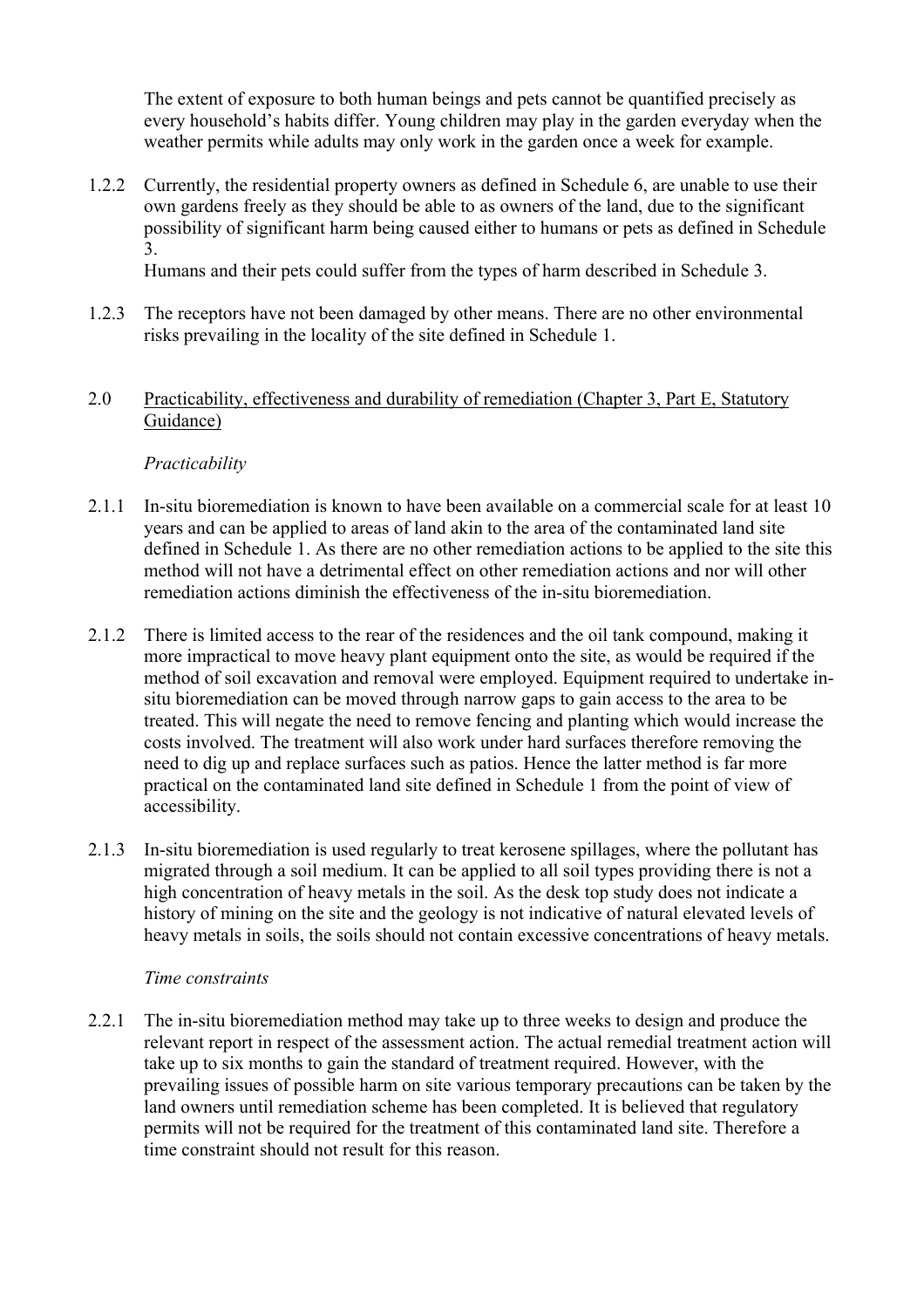#### *Regulatory constraints*

2.3.1 The in-situ bioremediation method can be carried out within the statutory controls relating to health and safety. It can also be undertaken within the statutory requirements of pollution control regimes as it should not cause any adverse environmental impacts.

#### 3.0 Adverse Environmental Impacts

There will be no risk to ground water as non-pathogenic bacteria are used which are biodegradable. The substrate is stable, odourless and does not produce any toxic gas emissions. The products of the treatment are carbon dioxide, water and simple non-harmful carbon compounds. Therefore, once the treatment is complete the land is left with no harmful residues. While the treatment is in progress it is harmless to plants and animals. While there will be some noise incurred it is unlikely to be regarded as causing a noise nuisance.

The countryside, places of special interest and buildings with special architecture or historic interest will not be affected by the treatment method.

#### 4.0 Effectiveness of Remediation

It is considered that the in-situ bioremediation method will achieve the required standard of remediation of less than 56.1mg/kg TPH and 25.25mg/kg naphthalene. The method will treat all contamination. Although it may take longer to achieve the required standard compared with the excavation and removal of soil, the benefits outweigh the timeframe. People will be able continue using their gardens to a degree, while ensuring precautions are taken. Access will not be a problem and the method will cause less disruption. As the soil is not removed to a landfill site, the in-situ bioremediation method is sustainable.

#### 5.0 Durability

Once the bioremediation treatment is complete the process of treating the kerosene in the ground is irreversible. There will be no need for ongoing management or maintenance of the site with regards to this treatment, once it is complete. This does not however provide a defence against any future discharges of kerosene into the soil.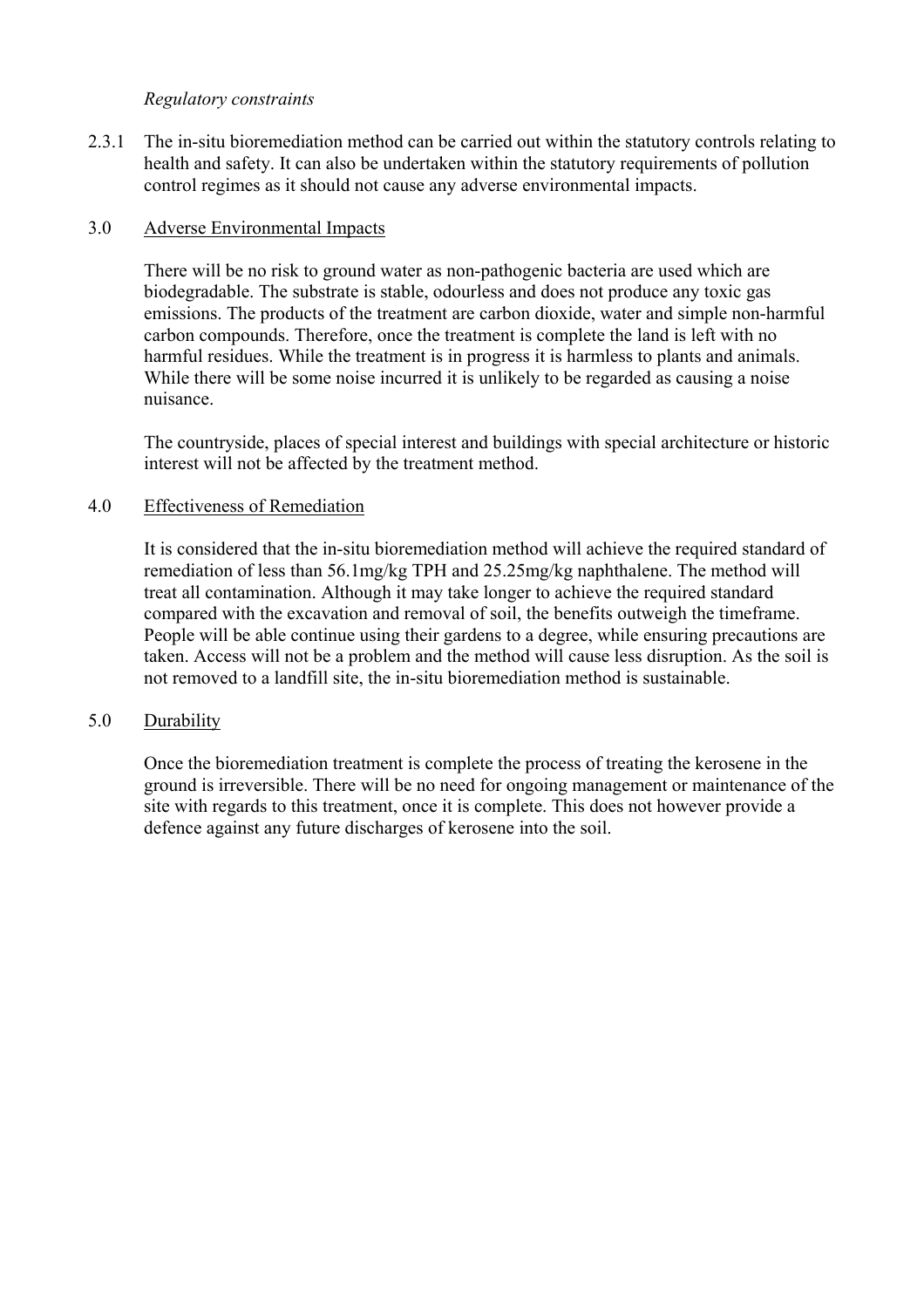# **Other Appropriate Persons (Section 78E (3) and Regulation 4(1)(h), (i) and (j))**

Flintshire County council considers that you are the sole person responsible for the remediation described in Schedule 2 of this Notice.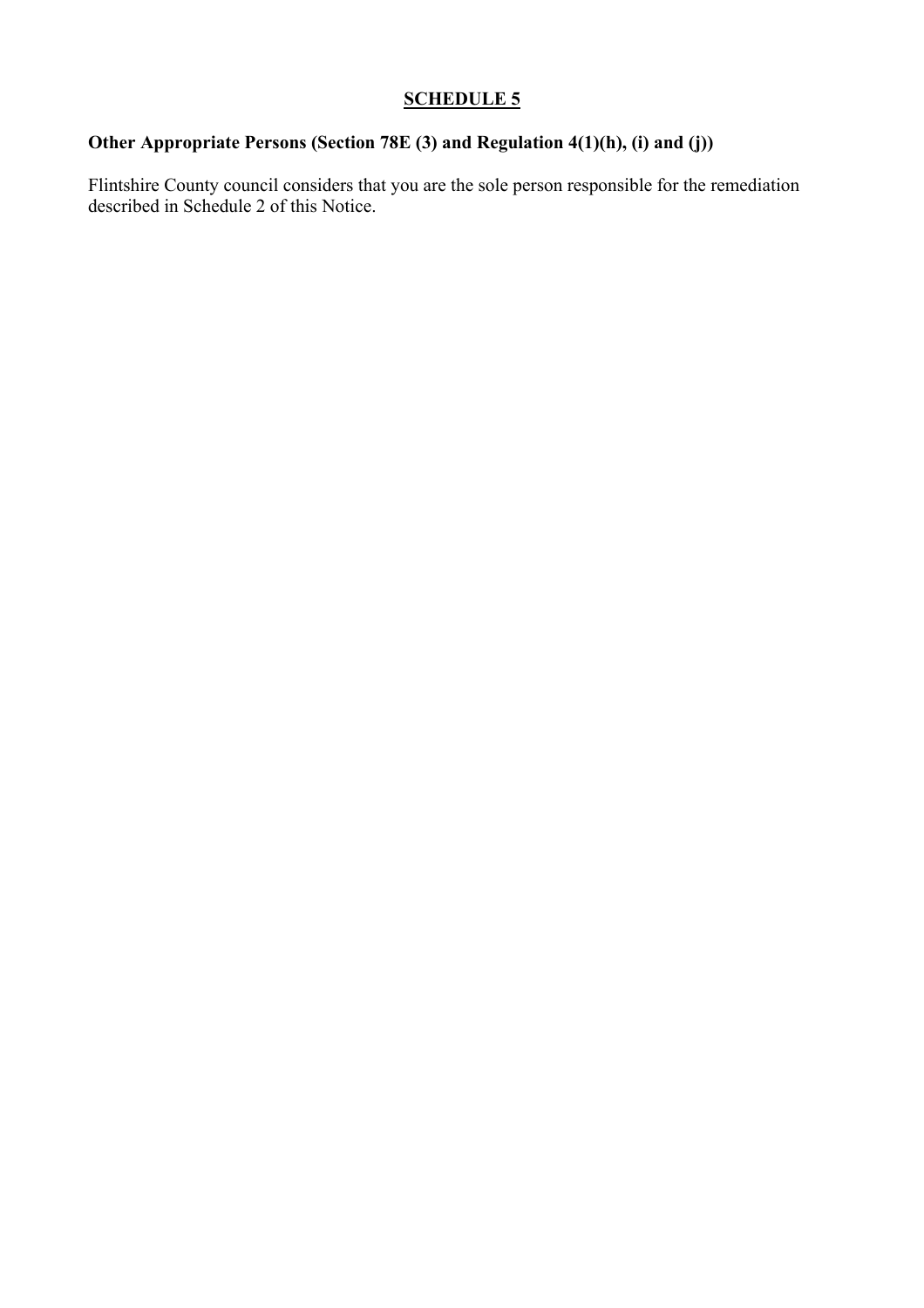# **Names and Addresses of Owners and Occupiers of the Contaminated Land (Regulation 4(1)(k))**

Friars Management (UK) Limited, Matrix House, Wick Lane, Christchurch, Dorset. BH23 1HT;

Mr & Mrs B Hall, 6 Broad Oak Close, Connahs Quay, Flintshire, CH5 4TQ;

Mr & Mrs P Hughes, 6 Gayton Close, Connahs Quay, Flintshire, CH5 4TG;

Mrs JE Catherwood, 8 Gayton Close, Connahs Quay, Flintshire, CH5 4TG;

Mr & Mrs R Roberts, 10 Gayton Close, Connahs Quay, Flintshire, CH5 4TG.

# **Names and addresses of persons whose consent is required for remediation purposes and (Regulation 4(1) (l))**

Mr & Mrs B Hall, 6 Broad Oak Close, Connahs Quay, Flintshire, CH5 4TQ;

Mr & Mrs P Hughes, 6 Gayton Close, Connahs Quay, Flintshire, CH5 4TG;

Mrs JE Catherwood, 8 Gayton Close, Connahs Quay, Flintshire, CH5 4TG;

Mr & Mrs R Roberts, 10 Gayton Close, Connahs Quay, Flintshire, CH5 4TG.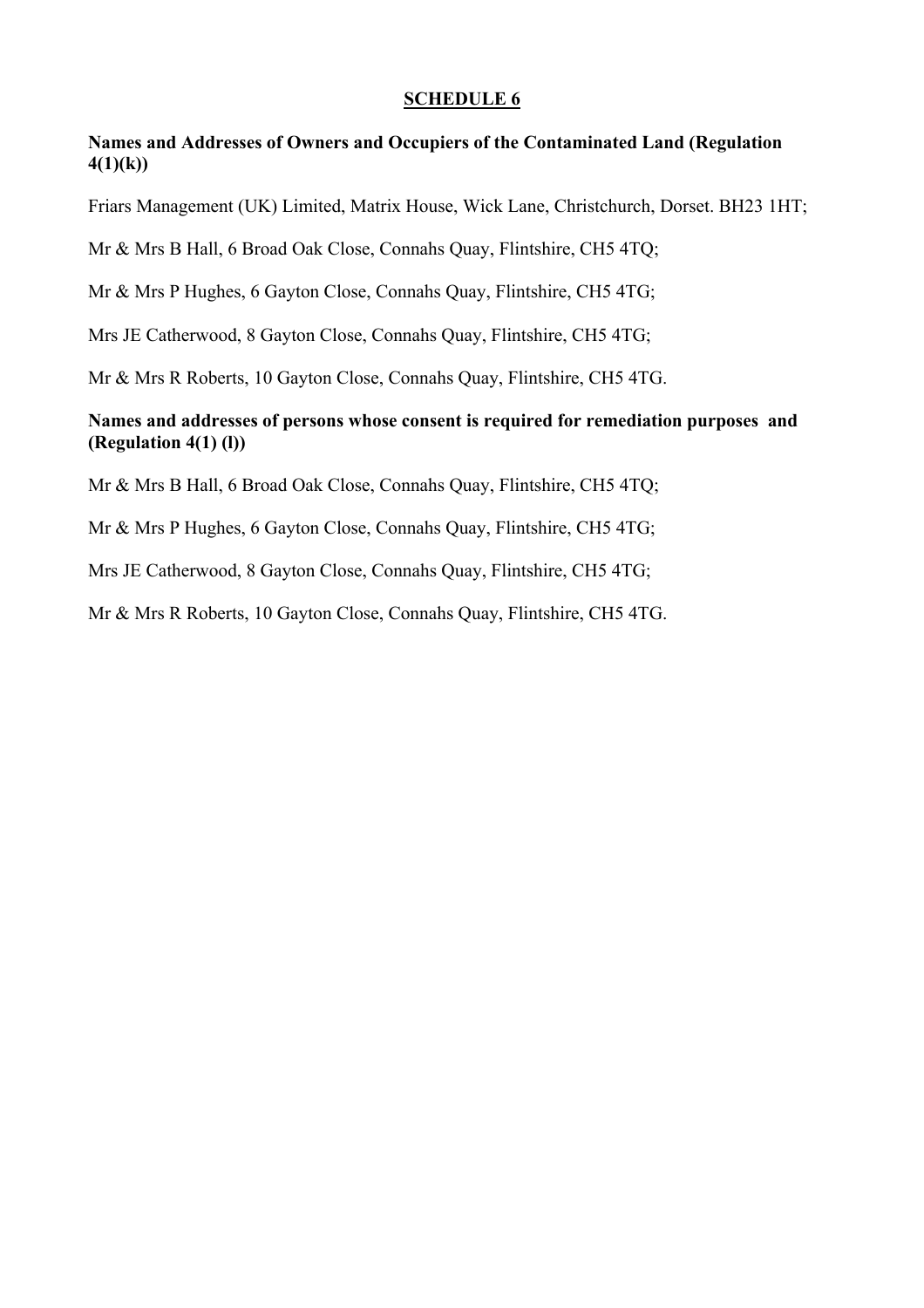# **Offences, Penalties and Appeals (Regulation 4(1)(n) and (o), Regulation 4(2)(a), (b) and (c))**

# Offences and Penalties (section 78M)

- Under section 78M of the 1990 Act, it is an offence to fail, without reasonable excuse, to comply with any of the requirements of this Notice.
- A person who commits such an offence is liable to the following penalties:
- Where the contaminated land to which the notice relates is "industrial, trade or business premises" as defined in section 78M(6) of the 1990 Act, on summary conviction, to a fine not exceeding £20,000 or such greater sum as the Secretary of State may from time to time by order substitute and to a further fine of an amount equal to one-tenth of that sum for each day on which the failure continues after conviction of the offence and before the enforcing authority has begun to exercise its powers by virtue of section 78N(3)(c ) of the 1990 Act.
- − Where the contaminated land to which the notice relates is not "industrial, trade or business premises", on summary conviction, to a fine not exceeding level 5 on the standard scale and to a further fine of an amount equal to one-tenth of level 5 on the standard scale for each day on which the failure continues after conviction of the offence and before the enforcing authority has begun to exercise its powers by virtue of section 78N(3)(c).

# Right of Appeal (section 78L)

You have a right of appeal against this Notice, under section 78L of the 1990 Act. If you wish to appeal you must do so, within the period of twenty-one days beginning with the day on which the notice is served. In this instance the notice was served by a local authority and thus the appeal must be made to a magistrates' court. (In cases where the notice is served by the Environment Agency the appeal must then be made to the Secretary of State).

# Appeals to a Magistrates' Court (Regulation 8)

- Regulation 8 states the following:
- (1) An appeal under section 78L(1) to a magistrates' court against a remediation notice shall be by way of compliant for an order and, subject to section 78L(2) and (3) and regulations 7(3), 12 and 13, the Magistrates' Courts Act 1980 shall apply to the proceedings.
- (2) An appellant shall, at the same time as he makes a complaint,-
	- (a) file a notice ("notice of appeal") and serve a copy of it on  $-$ 
		- (i) the enforcing authority;
		- (ii) any person named in the remediation notice as an appropriate person;
		- (iii)any person named in the notice of appeal as an appropriate person;
		- (iv) any person named in the remediation notice as the owner or occupier of the whole or any part of the land to which the notice relates;
	- (b) file a copy of the remediation notice to which the appeal relates and serve a copy of it on any person named in the notice of appeal as an appropriate person who was not so named in the remediation notice; and
	- (c) file a statement of the names and addresses of any persons falling within paragraph (ii), (iii) or (iv) of sub-paragraph (a) above.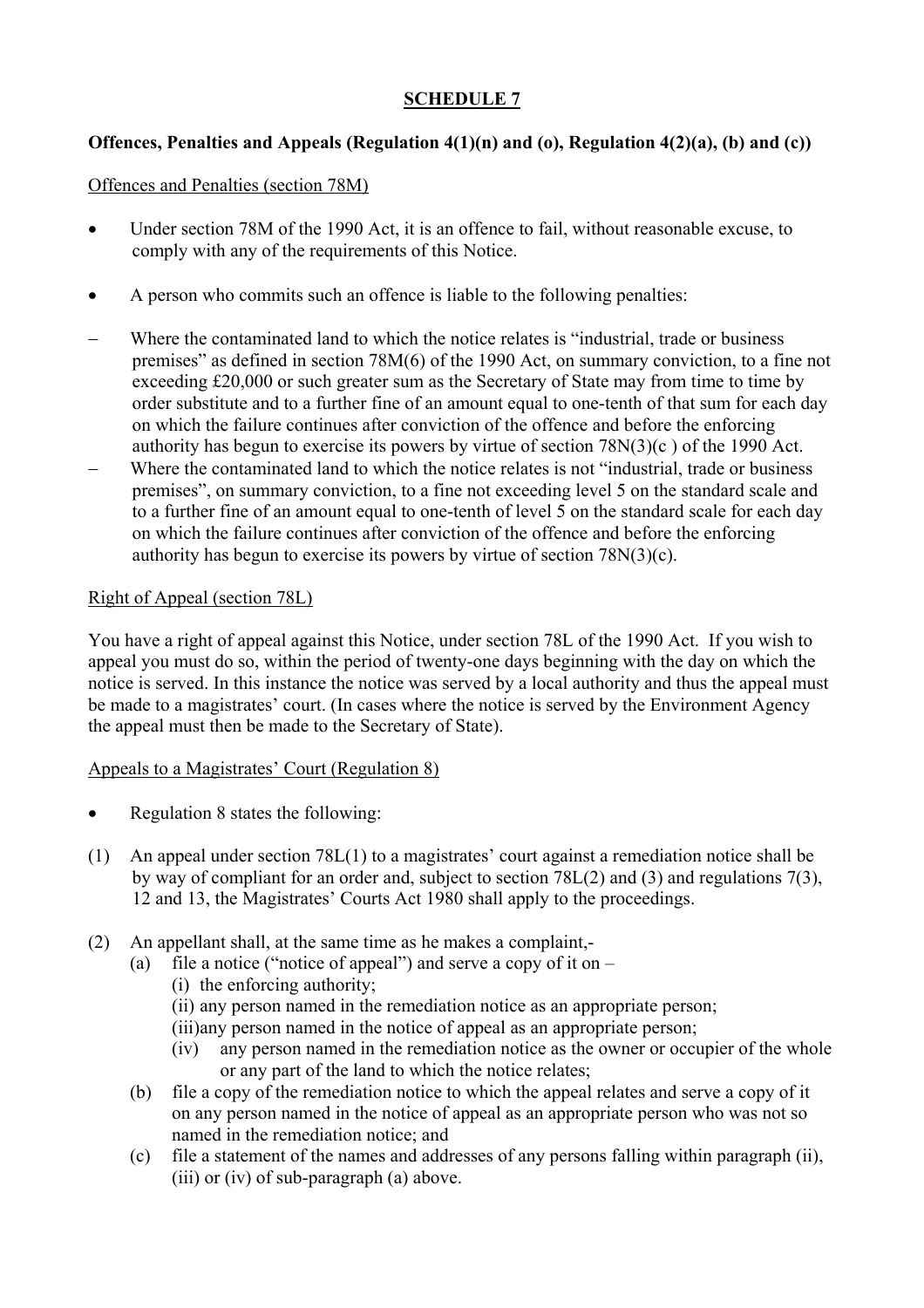(3) The notice of appeal shall state the appellant's name and address and the grounds on which the appeal is made.

[Note: "file" means deposit with the justices' chief executive]

• Further information relating to appeals to a magistrates' court is given in Circular 02/2000, Annex 4 "Guide to the Contaminated Land (England) Regulations 2000".

# Grounds of Appeal (Section 78L and Regulation 7)

- (1) The grounds of appeal against a remediation notice pursuant to section 78L of the 1990 Act are any of the following:-
	- (a) that, in determining whether any land to which the notice relates appears to be contaminated land, the local authority-
		- (i) failed to act in accordance with guidance issued by the National Assembly for Wales under section 78A(2), (5) or (6); or
		- (ii) whether by reason of such a failure or otherwise, unreasonably identified all or any of the land to which the notice relates as contaminated land;
	- (b) that, in determining a requirement of the notice, the enforcing authority-
		- (i) failed to have regard to guidance issued by the National Assembly for Wales under section 78E(5); or
		- (ii) whether by reason of such a failure or otherwise, unreasonably required the appellant to do any thing by way of remediation;
	- (c) that the enforcing authority unreasonably determined the appellant to be the appropriate person who is to bear responsibility for any thing required by the notice to be done by way of remediation;
	- (d) subject to paragraph (2) below, that the enforcing authority unreasonably failed to determine that some person in addition to the appellant is an appropriate person in relation to any thing required by the notice to be done by way of remediation;
	- (e) that, in respect of any thing required by the notice to be done by way of remediation, the enforcing authority failed to act in accordance with guidance issued by the National Assembly for Wales under section 78F(6);
	- (f) that, where two or more persons are appropriate persons in relation to any thing required by the notice to be done by way of remediation, the enforcing authority-
		- (i) failed to determine the proportion of the cost stated in the notice to be the liability of the appellant in accordance with guidance issued by the National Assembly for Wales under section 78F(7); or
		- (ii) whether, by reason of such a failure or otherwise, unreasonably determined the proportion of the cost that the appellant is to bear;
	- (g) that service of the notice contravened a provision of subsection (1) or (3) of section 78H (restrictions and prohibitions on serving remediation notices) other than in circumstances where section 78H(4) applies;
	- (h) that, where the notice was served in reliance on section 78H(4) without compliance with section 78H(1) or (3), the enforcing authority could not reasonably have taken the view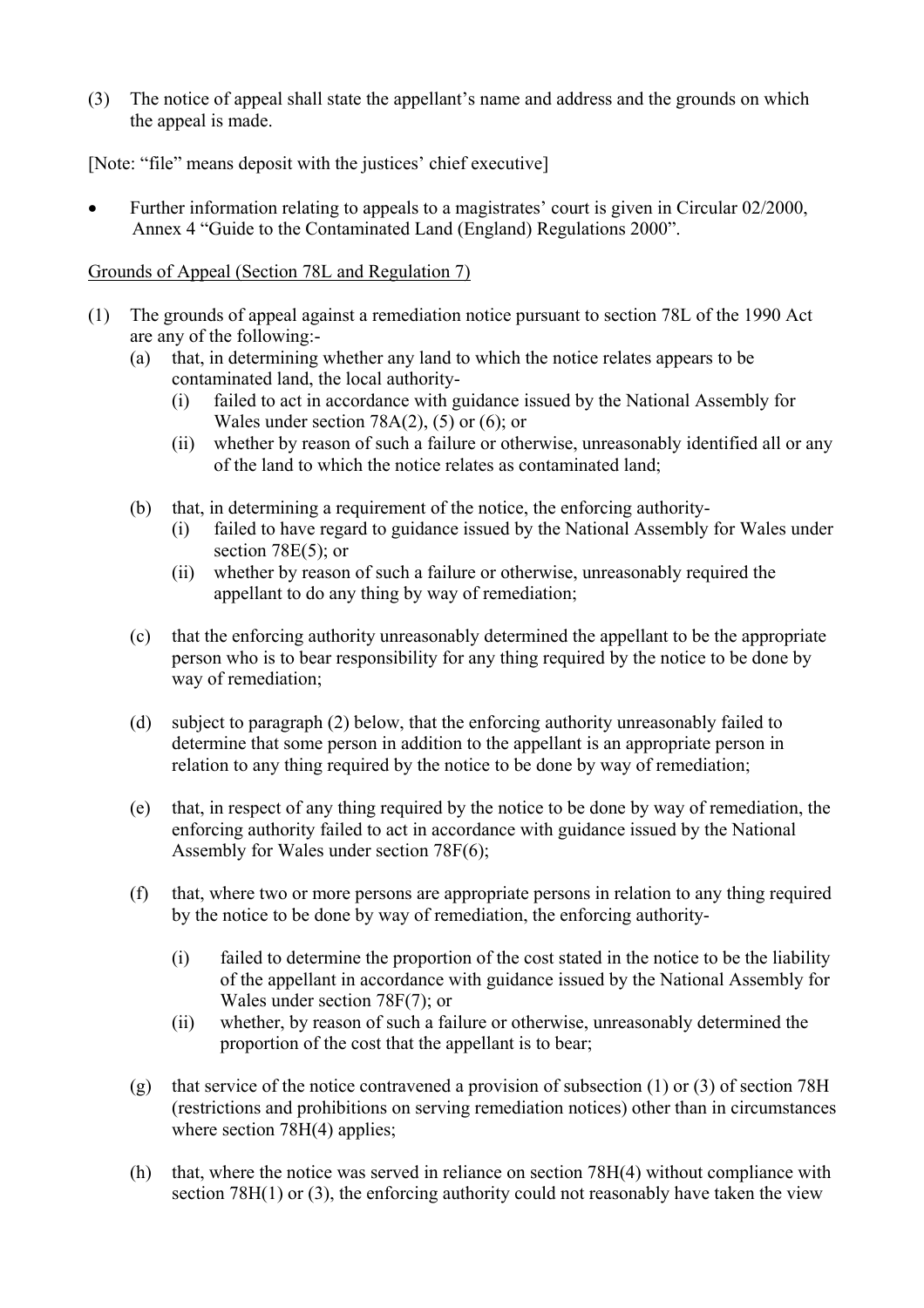that the contaminated land in question was in such a condition by reason of substances in, on or under the land, that there was imminent danger of serious harm, or serious pollution of controlled waters, being caused;

- (i) that the enforcing authority has unreasonably failed to be satisfied, in accordance with section 78H(5)(b), that appropriate things are being, or will be, done by way of remediation without service of a notice;
- (j) that any thing required by the notice to be done by way of remediation was required in contravention of a provision of section 78J (restrictions on liability relating to the pollution of controlled waters);
- (k) that any thing required by the notice to be done by way of remediation was required in contravention of a provision of section 78K (liability in respect of contaminating substances which escape to other land);
- (l) that the enforcing authority itself has power, in a case falling within section 78N(3)(b), to do what is appropriate by way of remediation;
- (m) that the enforcing authority itself has power, in a case falling within section  $78N(3)(e)$ , to do what is appropriate by way of remediation;
- (n) that the enforcing authority, in considering for the purposes of section  $78N(3)(e)$ , whether it would seek to recover all or a portion of the cost incurred by it in doing some particular thing by way of remediation-
	- (i) failed to have regard to any hardship which the recovery may cause to the person from whom the cost is recoverable or to any guidance issued by the National Assembly for Wales for the purposes of section 78P(2); or
	- (ii) whether by reason of such a failure or otherwise, unreasonably determined that it would decide to seek to recover all of the cost;
- (o) that , in determining a requirement of the notice, the enforcing authority failed to have regard to guidance issued by the Environment Agency under Section 78V(1);
- (p) that a period specified in the notice within which the appellant is required to do anything is not reasonably sufficient for the purpose;
- (q) that the notice provides for a person acting in a relevant capacity to be personally liable to bear the whole or part of the cost of doing any thing by way of remediation, contrary to the provisions of section  $78X(3)(a)$ ;
- (r) that service of the notice contravened a provision of section 78YB (interaction of Part IIA of the 1990 Act with other enactments), and-
	- $(i)$  in a case where subsection  $(1)$  of that section is relied on, that it ought reasonably to have appeared to the enforcing authority that the powers of the Environment Agency under section 27 might be exercised;
	- (ii) in a case where subsection (3) of section 78YB is relied on, that it ought reasonably to have appeared to the enforcing authority that the powers of a waste regulation authority or waste collection authority under section 59 might be exercised; or